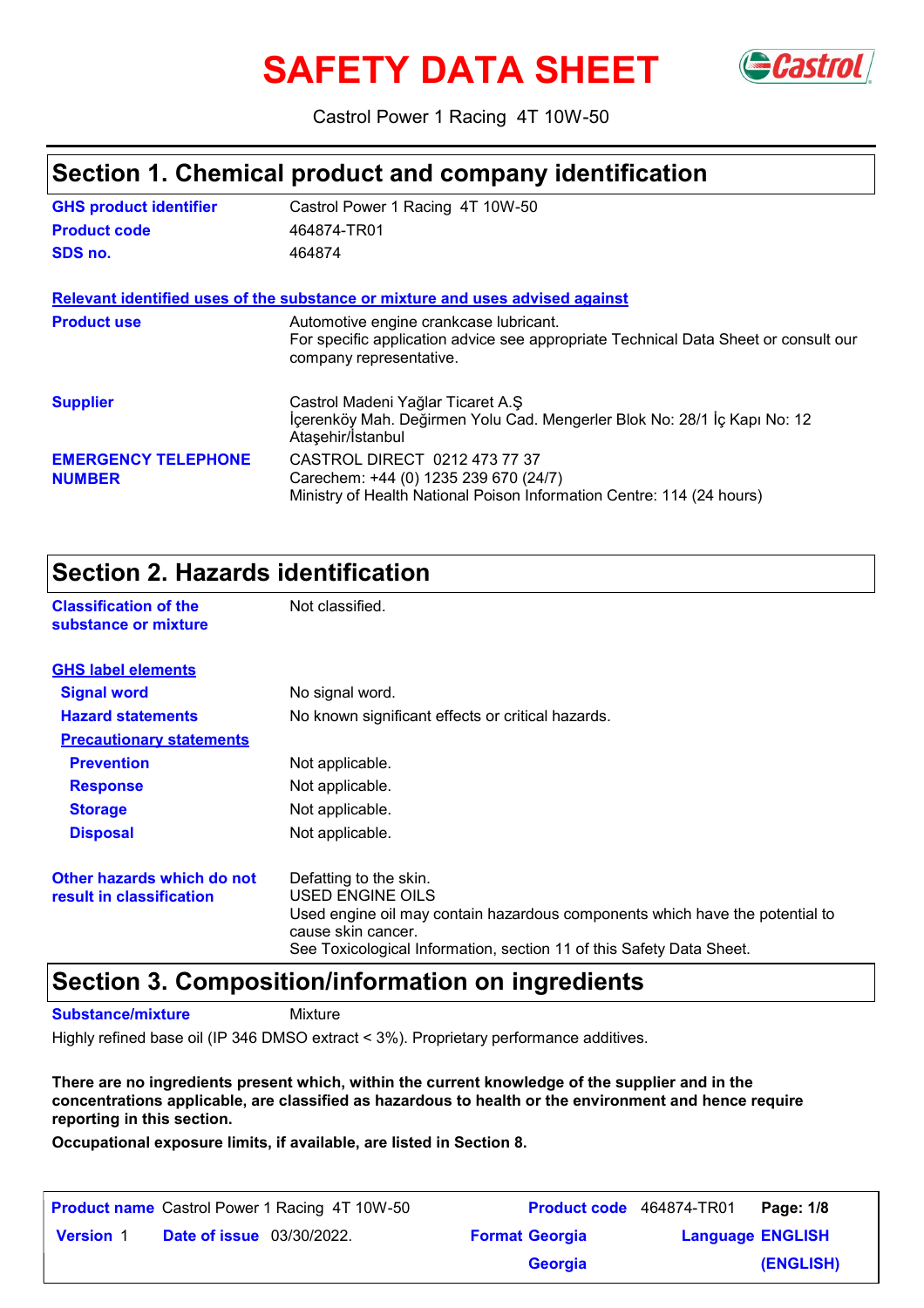# **Section 4. First aid measures**

| <b>Description of necessary first aid measures</b> |                                                                                                                                                                                                                                         |
|----------------------------------------------------|-----------------------------------------------------------------------------------------------------------------------------------------------------------------------------------------------------------------------------------------|
| <b>Inhalation</b>                                  | If inhaled, remove to fresh air. Get medical attention if symptoms occur.                                                                                                                                                               |
| <b>Ingestion</b>                                   | Do not induce vomiting unless directed to do so by medical personnel. Get medical<br>attention if symptoms occur.                                                                                                                       |
| <b>Skin contact</b>                                | Wash skin thoroughly with soap and water or use recognised skin cleanser.<br>Remove contaminated clothing and shoes. Wash clothing before reuse. Clean<br>shoes thoroughly before reuse. Get medical attention if symptoms occur.       |
| Eye contact                                        | In case of contact, immediately flush eyes with plenty of water for at least 15<br>minutes. Eyelids should be held away from the eyeball to ensure thorough rinsing.<br>Check for and remove any contact lenses. Get medical attention. |
|                                                    | Most important symptoms/effects, acute and delayed                                                                                                                                                                                      |
|                                                    | See Section 11 for more detailed information on health effects and symptoms.                                                                                                                                                            |

|                                   | Indication of immediate medical attention and special treatment needed, if necessary |
|-----------------------------------|--------------------------------------------------------------------------------------|
| <b>Specific treatments</b>        | No specific treatment.                                                               |
| <b>Notes to physician</b>         | Treatment should in general be symptomatic and directed to relieving any effects.    |
| <b>Protection of first-aiders</b> | No action shall be taken involving any personal risk or without suitable training.   |

# **Section 5. Firefighting measures**

| <b>Extinguishing media</b>                               |                                                                                                                                                                                                   |
|----------------------------------------------------------|---------------------------------------------------------------------------------------------------------------------------------------------------------------------------------------------------|
| <b>Suitable extinguishing</b><br>media                   | In case of fire, use foam, dry chemical or carbon dioxide extinguisher or spray.                                                                                                                  |
| <b>Unsuitable extinguishing</b><br>media                 | Do not use water jet.                                                                                                                                                                             |
| <b>Specific hazards arising</b><br>from the chemical     | In a fire or if heated, a pressure increase will occur and the container may burst.                                                                                                               |
| <b>Hazardous thermal</b><br>decomposition products       | Combustion products may include the following:<br>carbon oxides (CO, CO <sub>2</sub> ) (carbon monoxide, carbon dioxide)                                                                          |
| <b>Special protective actions</b><br>for fire-fighters   | Promptly isolate the scene by removing all persons from the vicinity of the incident if<br>there is a fire. No action shall be taken involving any personal risk or without<br>suitable training. |
| <b>Special protective</b><br>equipment for fire-fighters | Fire-fighters should wear positive pressure self-contained breathing apparatus<br>(SCBA) and full turnout gear.                                                                                   |

# **Section 6. Accidental release measures**

### **Personal precautions, protective equipment and emergency procedures**

| <b>For non-emergency</b><br>personnel | No action shall be taken involving any personal risk or without suitable training.<br>Evacuate surrounding areas. Keep unnecessary and unprotected personnel from<br>entering. Do not touch or walk through spilt material. Put on appropriate personal<br>protective equipment. Floors may be slippery; use care to avoid falling. |
|---------------------------------------|-------------------------------------------------------------------------------------------------------------------------------------------------------------------------------------------------------------------------------------------------------------------------------------------------------------------------------------|
| For emergency responders              | If specialised clothing is required to deal with the spillage, take note of any<br>information in Section 8 on suitable and unsuitable materials. See also the<br>information in "For non-emergency personnel".                                                                                                                     |
| <b>Environmental precautions</b>      | Avoid dispersal of spilt material and runoff and contact with soil, waterways, drains<br>and sewers. Inform the relevant authorities if the product has caused environmental<br>pollution (sewers, waterways, soil or air).                                                                                                         |

#### **Methods and material for containment and cleaning up**

| <b>Product name</b> Castrol Power 1 Racing 4T 10W-50 |                                  | Product code 464874-TR01 |                       | Page: 2/8               |           |
|------------------------------------------------------|----------------------------------|--------------------------|-----------------------|-------------------------|-----------|
| <b>Version 1</b>                                     | <b>Date of issue</b> 03/30/2022. |                          | <b>Format Georgia</b> | <b>Language ENGLISH</b> |           |
|                                                      |                                  |                          | <b>Georgia</b>        |                         | (ENGLISH) |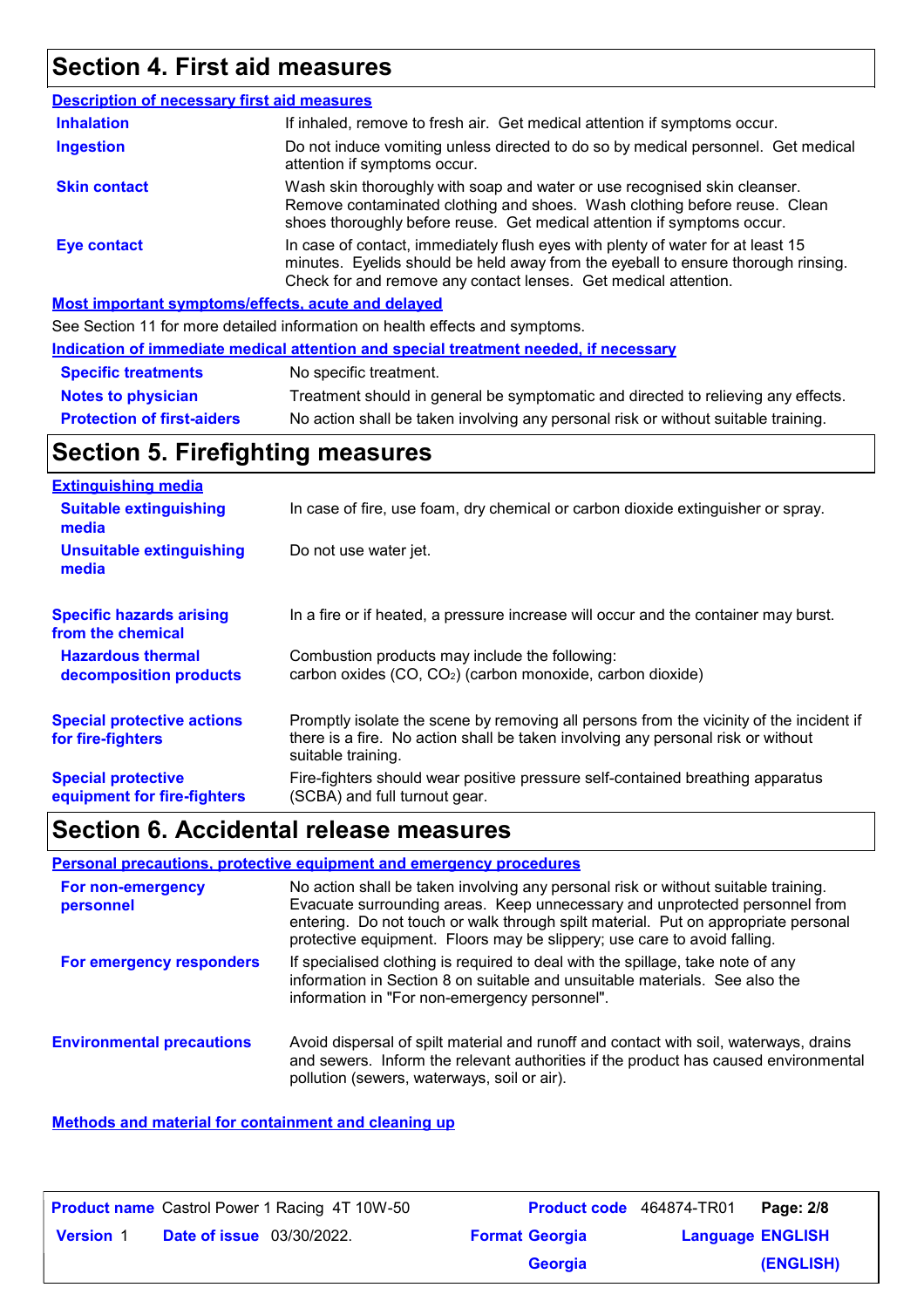# **Section 6. Accidental release measures**

| <b>Small spill</b> | Stop leak if without risk. Move containers from spill area. Absorb with an inert<br>material and place in an appropriate waste disposal container. Dispose of via a<br>licensed waste disposal contractor.                                                                                                                                                                                         |
|--------------------|----------------------------------------------------------------------------------------------------------------------------------------------------------------------------------------------------------------------------------------------------------------------------------------------------------------------------------------------------------------------------------------------------|
| Large spill        | Stop leak if without risk. Move containers from spill area. Prevent entry into sewers,<br>water courses, basements or confined areas. Contain and collect spillage with non-<br>combustible, absorbent material e.g. sand, earth, vermiculite or diatomaceous earth<br>and place in container for disposal according to local regulations. Dispose of via a<br>licensed waste disposal contractor. |
|                    |                                                                                                                                                                                                                                                                                                                                                                                                    |

# **Section 7. Handling and storage**

| <b>Precautions for safe handling</b>                                             |                                                                                                                                                                                                                                                                                                                                                                                                                                                                                                                                                                                                |
|----------------------------------------------------------------------------------|------------------------------------------------------------------------------------------------------------------------------------------------------------------------------------------------------------------------------------------------------------------------------------------------------------------------------------------------------------------------------------------------------------------------------------------------------------------------------------------------------------------------------------------------------------------------------------------------|
| <b>Protective measures</b>                                                       | Put on appropriate personal protective equipment (see Section 8).                                                                                                                                                                                                                                                                                                                                                                                                                                                                                                                              |
| <b>Advice on general</b><br>occupational hygiene                                 | Eating, drinking and smoking should be prohibited in areas where this material is<br>handled, stored and processed. Wash thoroughly after handling. Remove<br>contaminated clothing and protective equipment before entering eating areas. See<br>also Section 8 for additional information on hygiene measures.                                                                                                                                                                                                                                                                               |
| <b>Conditions for safe storage,</b><br>including any<br><b>incompatibilities</b> | Store in accordance with local regulations. Store in original container protected<br>from direct sunlight in a dry, cool and well-ventilated area, away from incompatible<br>materials (see Section 10) and food and drink. Keep container tightly closed and<br>sealed until ready for use. Store and use only in equipment/containers designed for<br>use with this product. Containers that have been opened must be carefully resealed<br>and kept upright to prevent leakage. Do not store in unlabelled containers. Use<br>appropriate containment to avoid environmental contamination. |
| <b>Not suitable</b>                                                              | Prolonged exposure to elevated temperature.                                                                                                                                                                                                                                                                                                                                                                                                                                                                                                                                                    |

### **Section 8. Exposure controls/personal protection**

#### **Control parameters**

**Occupational exposure limits**

None.

| <b>Appropriate engineering</b><br><b>controls</b> | Provide exhaust ventilation or other engineering controls to keep the relevant<br>airborne concentrations below their respective occupational exposure limits.<br>All activities involving chemicals should be assessed for their risks to health, to<br>ensure exposures are adequately controlled. Personal protective equipment should<br>only be considered after other forms of control measures (e.g. engineering controls)<br>have been suitably evaluated. Personal protective equipment should conform to<br>appropriate standards, be suitable for use, be kept in good condition and properly<br>maintained.<br>Your supplier of personal protective equipment should be consulted for advice on<br>selection and appropriate standards. For further information contact your national<br>organisation for standards.<br>The final choice of protective equipment will depend upon a risk assessment. It is<br>important to ensure that all items of personal protective equipment are compatible. |
|---------------------------------------------------|---------------------------------------------------------------------------------------------------------------------------------------------------------------------------------------------------------------------------------------------------------------------------------------------------------------------------------------------------------------------------------------------------------------------------------------------------------------------------------------------------------------------------------------------------------------------------------------------------------------------------------------------------------------------------------------------------------------------------------------------------------------------------------------------------------------------------------------------------------------------------------------------------------------------------------------------------------------------------------------------------------------|
| <b>Environmental exposure</b><br><b>controls</b>  | Emissions from ventilation or work process equipment should be checked to ensure<br>they comply with the requirements of environmental protection legislation. In some<br>cases, fume scrubbers, filters or engineering modifications to the process                                                                                                                                                                                                                                                                                                                                                                                                                                                                                                                                                                                                                                                                                                                                                          |

equipment will be necessary to reduce emissions to acceptable levels.

#### **Individual protection measures**

| <b>Product name</b> Castrol Power 1 Racing 4T 10W-50 |                       | <b>Product code</b> 464874-TR01 | Page: 3/8 |
|------------------------------------------------------|-----------------------|---------------------------------|-----------|
| <b>Version 1</b><br><b>Date of issue</b> 03/30/2022. | <b>Format Georgia</b> | <b>Language ENGLISH</b>         |           |
|                                                      | <b>Georgia</b>        |                                 | (ENGLISH) |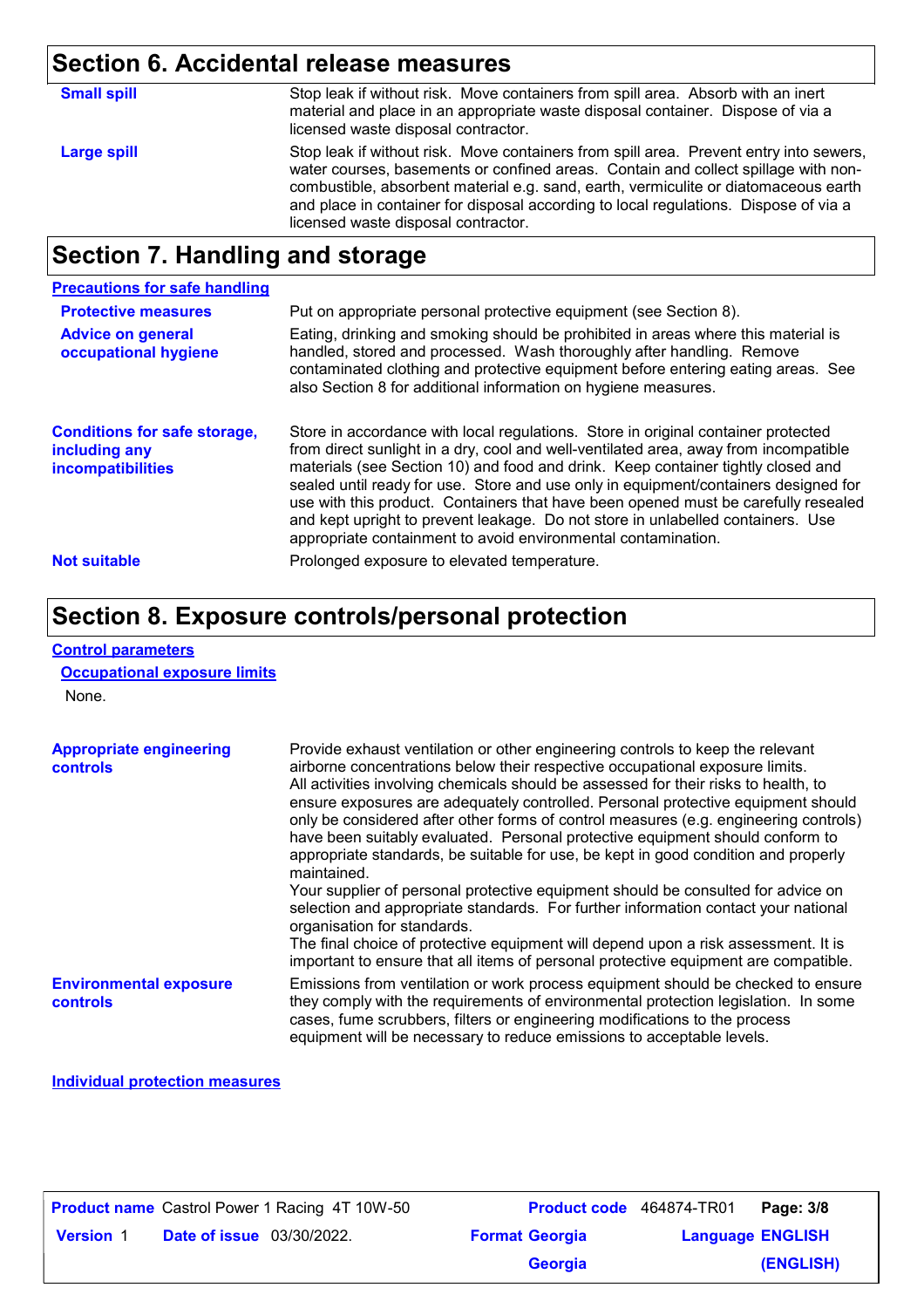# **Section 8. Exposure controls/personal protection**

| <b>Hygiene measures</b>       | Wash hands, forearms and face thoroughly after handling chemical products, before<br>eating, smoking and using the lavatory and at the end of the working period.<br>Appropriate techniques should be used to remove potentially contaminated clothing.<br>Wash contaminated clothing before reusing. Ensure that eyewash stations and<br>safety showers are close to the workstation location.                                                                                                                                                                                                                                                                                                                                                                                                 |
|-------------------------------|-------------------------------------------------------------------------------------------------------------------------------------------------------------------------------------------------------------------------------------------------------------------------------------------------------------------------------------------------------------------------------------------------------------------------------------------------------------------------------------------------------------------------------------------------------------------------------------------------------------------------------------------------------------------------------------------------------------------------------------------------------------------------------------------------|
| <b>Eye/face protection</b>    | Safety glasses with side shields.                                                                                                                                                                                                                                                                                                                                                                                                                                                                                                                                                                                                                                                                                                                                                               |
| <b>Skin protection</b>        |                                                                                                                                                                                                                                                                                                                                                                                                                                                                                                                                                                                                                                                                                                                                                                                                 |
| <b>Hand protection</b>        | Wear protective gloves if prolonged or repeated contact is likely. Wear chemical<br>resistant gloves. Recommended: Nitrile gloves. The correct choice of protective<br>gloves depends upon the chemicals being handled, the conditions of work and use,<br>and the condition of the gloves (even the best chemically resistant glove will break<br>down after repeated chemical exposures). Most gloves provide only a short time of<br>protection before they must be discarded and replaced. Because specific work<br>environments and material handling practices vary, safety procedures should be<br>developed for each intended application. Gloves should therefore be chosen in<br>consultation with the supplier/manufacturer and with a full assessment of the<br>working conditions. |
| <b>Body protection</b>        | Use of protective clothing is good industrial practice.<br>Personal protective equipment for the body should be selected based on the task<br>being performed and the risks involved and should be approved by a specialist<br>before handling this product.<br>Cotton or polyester/cotton overalls will only provide protection against light<br>superficial contamination that will not soak through to the skin. Overalls should be<br>laundered on a regular basis. When the risk of skin exposure is high (e.g. when<br>cleaning up spillages or if there is a risk of splashing) then chemical resistant aprons<br>and/or impervious chemical suits and boots will be required.                                                                                                           |
| <b>Respiratory protection</b> | In case of insufficient ventilation, wear suitable respiratory equipment.<br>The correct choice of respiratory protection depends upon the chemicals being<br>handled, the conditions of work and use, and the condition of the respiratory<br>equipment. Safety procedures should be developed for each intended application.<br>Respiratory protection equipment should therefore be chosen in consultation with<br>the supplier/manufacturer and with a full assessment of the working conditions.                                                                                                                                                                                                                                                                                           |

### **Section 9. Physical and chemical properties**

The conditions of measurement of all properties are at standard temperature and pressure unless otherwise indicated.

#### **Appearance**

| <b>Physical state</b>                                             | Liquid.                                      |
|-------------------------------------------------------------------|----------------------------------------------|
| <b>Colour</b>                                                     | Amber. [Light]                               |
| <b>Odour</b>                                                      | Not available.                               |
| <b>Odour threshold</b>                                            | Not available.                               |
| pH                                                                | Not applicable.                              |
| <b>Melting point</b>                                              | Not available.                               |
| <b>Boiling point, initial boiling</b><br>point, and boiling range | Not available.                               |
| <b>Flash point</b>                                                | Closed cup: 208°C (406.4°F) [Pensky-Martens] |
| <b>Evaporation rate</b>                                           | Not available.                               |
| <b>Flammability</b>                                               | Not applicable. Based on - Physical state    |
| Lower and upper explosion<br>limit/flammability limit             | Not available.                               |
| <b>Vapour pressure</b>                                            |                                              |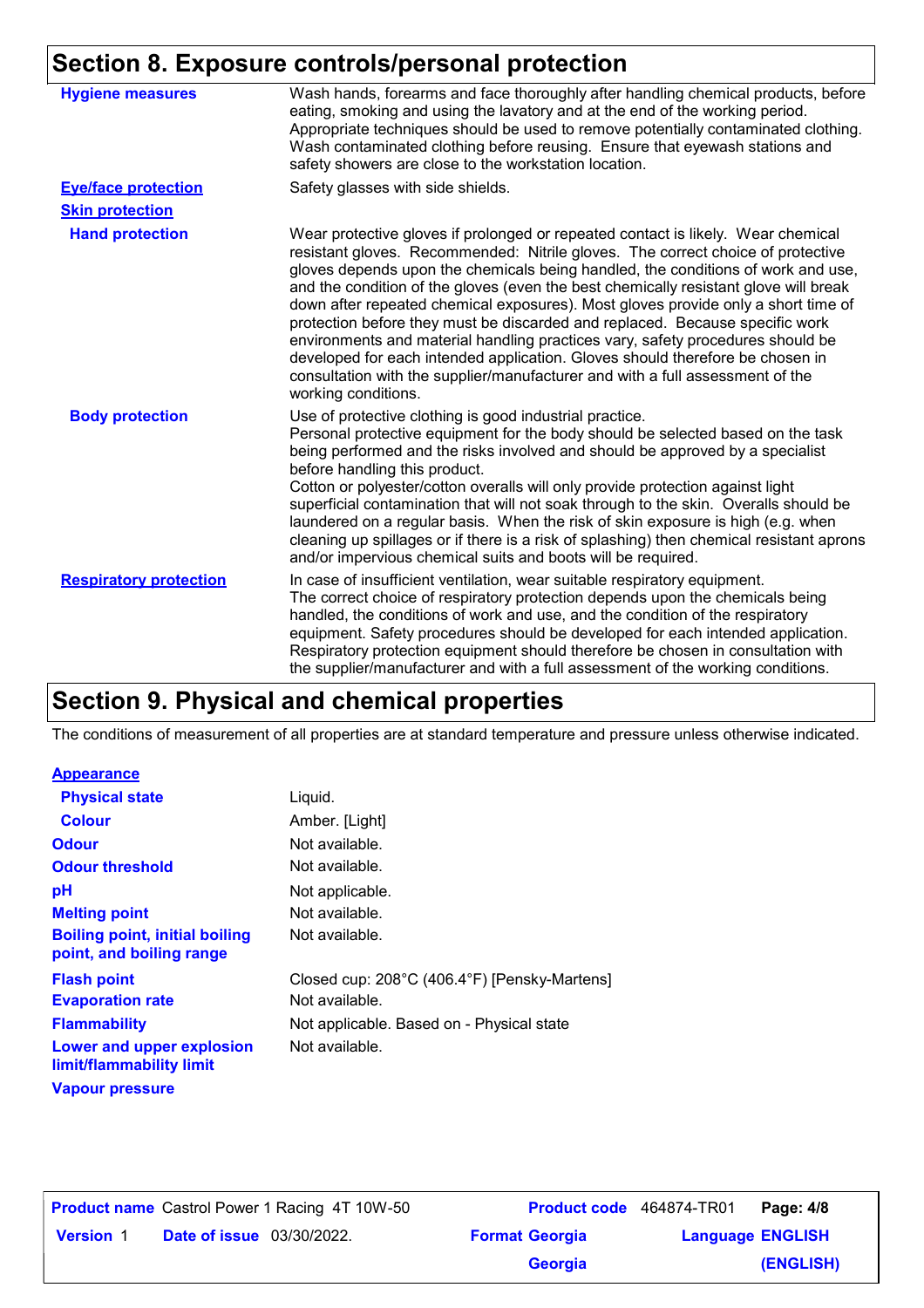# **Section 9. Physical and chemical properties**

|                                                   | <b>Ingredient name</b>                                                                                                                    | Vapour Pressure at 20°C |         | Vapour pressure at 50°C |          |     |               |
|---------------------------------------------------|-------------------------------------------------------------------------------------------------------------------------------------------|-------------------------|---------|-------------------------|----------|-----|---------------|
|                                                   |                                                                                                                                           | $mm$ Hg                 | kPa     | <b>Method</b>           | mm<br>Hg | kPa | <b>Method</b> |
|                                                   | Distillates (petroleum),<br>hydrotreated heavy<br>paraffinic                                                                              | < 0.08                  | < 0.011 | <b>ASTM D 5191</b>      |          |     |               |
| <b>Relative vapour density</b>                    | Not available.                                                                                                                            |                         |         |                         |          |     |               |
| <b>Relative density</b>                           | Not available.                                                                                                                            |                         |         |                         |          |     |               |
| <b>Density</b>                                    | $<$ 1000 kg/m <sup>3</sup> (<1 g/cm <sup>3</sup> ) at 15 <sup>°</sup> C                                                                   |                         |         |                         |          |     |               |
| <b>Solubility</b>                                 | insoluble in water.                                                                                                                       |                         |         |                         |          |     |               |
| <b>Partition coefficient: n-</b><br>octanol/water | Not applicable.                                                                                                                           |                         |         |                         |          |     |               |
| <b>Auto-ignition temperature</b>                  | Not available.                                                                                                                            |                         |         |                         |          |     |               |
| <b>Decomposition temperature</b>                  | Not available.                                                                                                                            |                         |         |                         |          |     |               |
| <b>Viscosity</b>                                  | Kinematic: 112 mm <sup>2</sup> /s (112 cSt) at 40 $^{\circ}$ C<br>Kinematic: 16.4 to 17.8 mm <sup>2</sup> /s (16.4 to 17.8 cSt) at 100 °C |                         |         |                         |          |     |               |
| <b>Particle characteristics</b>                   |                                                                                                                                           |                         |         |                         |          |     |               |
| <b>Median particle size</b>                       | Not applicable.                                                                                                                           |                         |         |                         |          |     |               |

### **Section 10. Stability and reactivity**

| <b>Reactivity</b>                            | No specific test data available for this product. Refer to Conditions to avoid and<br>Incompatible materials for additional information.                                   |
|----------------------------------------------|----------------------------------------------------------------------------------------------------------------------------------------------------------------------------|
| <b>Chemical stability</b>                    | The product is stable.                                                                                                                                                     |
| <b>Possibility of hazardous</b><br>reactions | Under normal conditions of storage and use, hazardous reactions will not occur.<br>Under normal conditions of storage and use, hazardous polymerisation will not<br>occur. |
| <b>Conditions to avoid</b>                   | Avoid all possible sources of ignition (spark or flame).                                                                                                                   |
| <b>Incompatible materials</b>                | Reactive or incompatible with the following materials: oxidising materials.                                                                                                |
| <b>Hazardous decomposition</b><br>products   | Under normal conditions of storage and use, hazardous decomposition products<br>should not be produced.                                                                    |

# **Section 11. Toxicological information**

#### **Information on toxicological effects**

| <b>Information on likely routes</b><br>of exposure | Routes of entry anticipated: Dermal, Inhalation.                                                    |
|----------------------------------------------------|-----------------------------------------------------------------------------------------------------|
| <b>Potential acute health effects</b>              |                                                                                                     |
| Eye contact                                        | No known significant effects or critical hazards.                                                   |
| <b>Inhalation</b>                                  | Vapour inhalation under ambient conditions is not normally a problem due to low<br>vapour pressure. |
| <b>Skin contact</b>                                | Defatting to the skin. May cause skin dryness and irritation.                                       |
| <b>Ingestion</b>                                   | No known significant effects or critical hazards.                                                   |
|                                                    | Symptoms related to the physical, chemical and toxicological characteristics                        |

**Eye contact** No specific data.

| <b>Product name</b> Castrol Power 1 Racing 4T 10W-50 | Product code 464874-TR01 |                         | Page: 5/8 |
|------------------------------------------------------|--------------------------|-------------------------|-----------|
| <b>Date of issue</b> 03/30/2022.<br><b>Version 1</b> | <b>Format Georgia</b>    | <b>Language ENGLISH</b> |           |
|                                                      | <b>Georgia</b>           |                         | (ENGLISH) |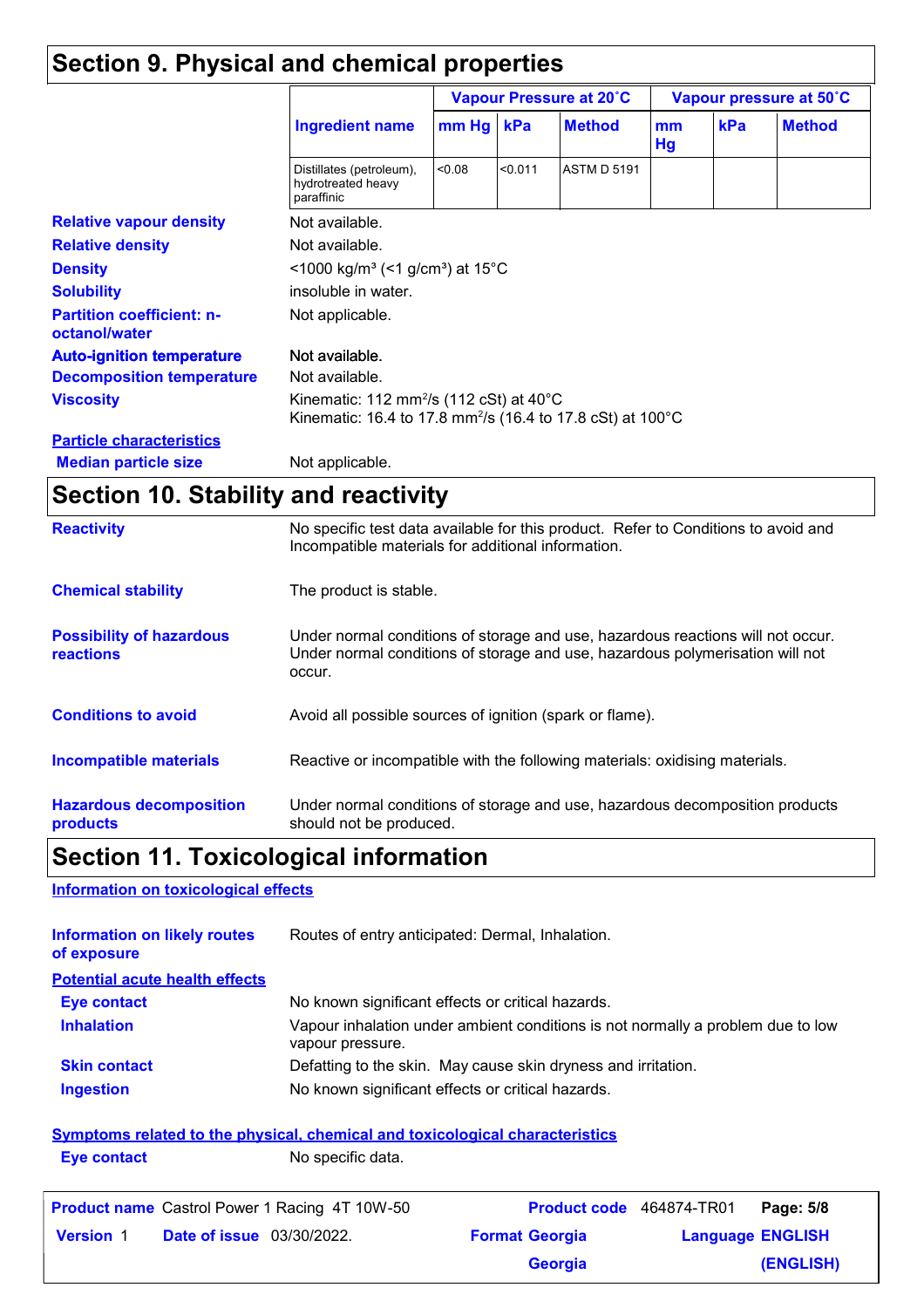# **Section 11. Toxicological information**

| <b>Inhalation</b>                       | No specific data.                                                                                                                                                                                                                                                                                                                                                                                                  |
|-----------------------------------------|--------------------------------------------------------------------------------------------------------------------------------------------------------------------------------------------------------------------------------------------------------------------------------------------------------------------------------------------------------------------------------------------------------------------|
| <b>Skin contact</b>                     | Adverse symptoms may include the following:<br>irritation<br>dryness<br>cracking                                                                                                                                                                                                                                                                                                                                   |
| <b>Ingestion</b>                        | No specific data.                                                                                                                                                                                                                                                                                                                                                                                                  |
|                                         | Delayed and immediate effects as well as chronic effects from short and long-term exposure                                                                                                                                                                                                                                                                                                                         |
| <b>Eye contact</b>                      | Potential risk of transient stinging or redness if accidental eye contact occurs.                                                                                                                                                                                                                                                                                                                                  |
| <b>Inhalation</b>                       | Overexposure to the inhalation of airborne droplets or aerosols may cause irritation<br>of the respiratory tract.                                                                                                                                                                                                                                                                                                  |
| <b>Skin contact</b>                     | Prolonged or repeated contact can defat the skin and lead to irritation, cracking and/<br>or dermatitis.                                                                                                                                                                                                                                                                                                           |
| <b>Ingestion</b>                        | Ingestion of large quantities may cause nausea and diarrhoea.                                                                                                                                                                                                                                                                                                                                                      |
| <b>Potential chronic health effects</b> |                                                                                                                                                                                                                                                                                                                                                                                                                    |
| <b>General</b>                          | <b>USED ENGINE OILS</b><br>Combustion products resulting from the operation of internal combustion engines<br>contaminate engine oils during use. Used engine oil may contain hazardous<br>components which have the potential to cause skin cancer. Frequent or prolonged<br>contact with all types and makes of used engine oil must therefore be avoided and a<br>high standard of personal hygiene maintained. |
| <b>Carcinogenicity</b>                  | No known significant effects or critical hazards.                                                                                                                                                                                                                                                                                                                                                                  |
| <b>Mutagenicity</b>                     | No known significant effects or critical hazards.                                                                                                                                                                                                                                                                                                                                                                  |
| <b>Teratogenicity</b>                   | No known significant effects or critical hazards.                                                                                                                                                                                                                                                                                                                                                                  |
| <b>Developmental effects</b>            | No known significant effects or critical hazards.                                                                                                                                                                                                                                                                                                                                                                  |
| <b>Fertility effects</b>                | No known significant effects or critical hazards.                                                                                                                                                                                                                                                                                                                                                                  |
|                                         |                                                                                                                                                                                                                                                                                                                                                                                                                    |

### **Section 12. Ecological information**

**Environmental effects** No known significant effects or critical hazards.

#### **Persistence and degradability**

Expected to be biodegradable.

#### **Bioaccumulative potential**

This product is not expected to bioaccumulate through food chains in the environment.

| <b>Mobility in soil</b>             |                                                                                                                           |
|-------------------------------------|---------------------------------------------------------------------------------------------------------------------------|
| <b>Mobility</b>                     | Spillages may penetrate the soil causing ground water contamination.                                                      |
| <b>Other ecological information</b> | Spills may form a film on water surfaces causing physical damage to organisms.<br>Oxygen transfer could also be impaired. |

| <b>Product name</b> Castrol Power 1 Racing 4T 10W-50 | <b>Product code</b> 464874-TR01 |                         | Page: 6/8 |
|------------------------------------------------------|---------------------------------|-------------------------|-----------|
| <b>Date of issue</b> 03/30/2022.<br><b>Version 1</b> | <b>Format Georgia</b>           | <b>Language ENGLISH</b> |           |
|                                                      | <b>Georgia</b>                  |                         | (ENGLISH) |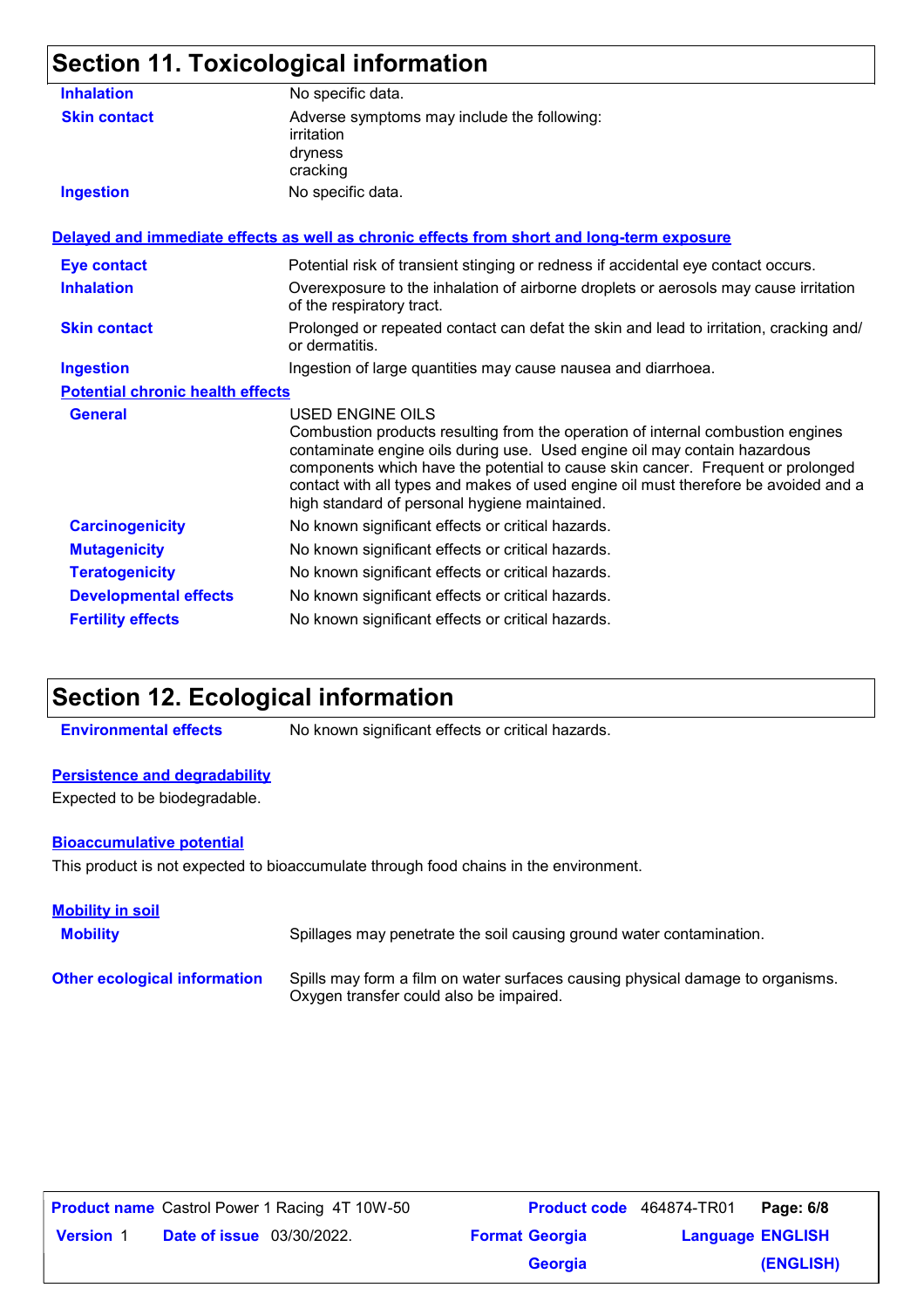# **Section 13. Disposal considerations**

| <b>Disposal methods</b>          | The generation of waste should be avoided or minimised wherever possible.<br>Significant quantities of waste product residues should not be disposed of via the<br>foul sewer but processed in a suitable effluent treatment plant. Dispose of surplus<br>and non-recyclable products via a licensed waste disposal contractor. Disposal of<br>this product, solutions and any by-products should at all times comply with the<br>requirements of environmental protection and waste disposal legislation and any<br>regional local authority requirements. Waste packaging should be recycled.<br>Incineration or landfill should only be considered when recycling is not feasible. This<br>material and its container must be disposed of in a safe way. Empty containers or<br>liners may retain some product residues. Avoid dispersal of spilt material and runoff<br>and contact with soil, waterways, drains and sewers. |
|----------------------------------|----------------------------------------------------------------------------------------------------------------------------------------------------------------------------------------------------------------------------------------------------------------------------------------------------------------------------------------------------------------------------------------------------------------------------------------------------------------------------------------------------------------------------------------------------------------------------------------------------------------------------------------------------------------------------------------------------------------------------------------------------------------------------------------------------------------------------------------------------------------------------------------------------------------------------------|
| Castian 11 Transport information |                                                                                                                                                                                                                                                                                                                                                                                                                                                                                                                                                                                                                                                                                                                                                                                                                                                                                                                                  |

### **Section 14. Transport information**

|                                      | <b>IMDG</b>              | <b>IATA</b>              |
|--------------------------------------|--------------------------|--------------------------|
| <b>UN number</b>                     | Not regulated.           | Not regulated.           |
| <b>UN proper</b><br>shipping name    | -                        | $\overline{a}$           |
| <b>Transport hazard</b><br>class(es) | $\overline{\phantom{a}}$ | $\overline{\phantom{a}}$ |
| <b>Packing group</b>                 | $\blacksquare$           | $\overline{\phantom{a}}$ |
| <b>Environmental</b><br>hazards      | No.                      | No.                      |
| <b>Additional</b><br>information     | $\sim$                   | -                        |

**Special precautions for user** Not available.

### **Section 15. Regulatory information**

#### **Regulation according to other foreign laws**

| <b>REACH Status</b>                                             | For the REACH status of this product please consult your company contact, as<br>identified in Section 1. |
|-----------------------------------------------------------------|----------------------------------------------------------------------------------------------------------|
| <b>United States inventory</b><br>(TSCA 8b)                     | All components are active or exempted.                                                                   |
| <b>Australia inventory (AIIC)</b>                               | All components are listed or exempted.                                                                   |
| <b>Canada inventory</b>                                         | All components are listed or exempted.                                                                   |
| <b>China inventory (IECSC)</b>                                  | All components are listed or exempted.                                                                   |
| <b>Japan inventory (CSCL)</b>                                   | All components are listed or exempted.                                                                   |
| <b>Korea inventory (KECI)</b>                                   | All components are listed or exempted.                                                                   |
| <b>Philippines inventory</b><br>(PICCS)                         | All components are listed or exempted.                                                                   |
| <b>Taiwan Chemical</b><br><b>Substances Inventory</b><br>(TCSI) | All components are listed or exempted.                                                                   |

**Date of issue** 03/30/2022. **Version** 1 **Format Georgia Language Product name** Castrol Power 1 Racing 4T 10W-50 **Product code** 464874-TR01 **Page: 7/8** | **Language ENGLISH (ENGLISH)** Product code 464874-TR01 Page: 7/8 **Georgia**